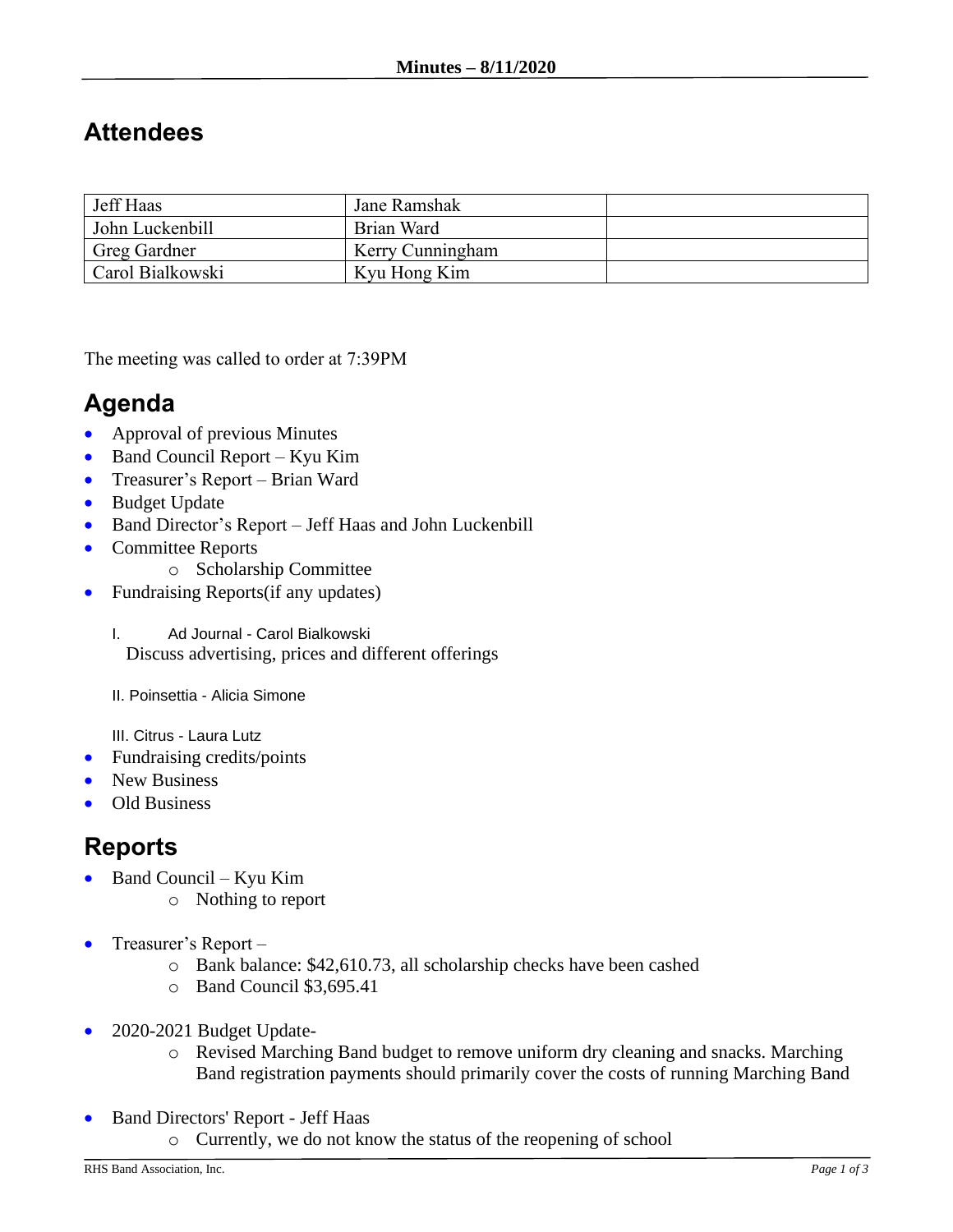- o We are currently reviewing the space in the band room for social distancing, air circulation, instrument storage etc.
- o We will be contacting students to make them aware of supplies that they will need to start the year (masks, bell covers etc.)
- o We are planning that there will be no traditional concerts in the first half of the year. We are looking into different options for concerts that can be held. Virtual concerts are very time consuming to put together and can be very expensive if we had to pay someone to do it for us.
- o Band enrollment numbers have not changed significantly.
- o We may need assistance funding student subscriptions to Smart Music and other apps for rehearsals.
- Marching Band Report John Luckenbill
	- o Camp starts next week with safety and social distancing guidelines in place
	- o The Show shirt has been designed and will be distributed during band camp
	- o There was a meeting with the Seniors where we discussed how we can incorporate some of the traditions into band camp this year
	- o Two new staff members will be joining us this year.
	- o We are trying to Live Stream a performance at the end of band camp for the families
	- o We received an anonymous donation for PPE (hand sanitizer, gloves and masks) for the band. Thank You!
- Fund Raising Report
- Ad Journal -Carol Bialkowski, Ad Journal Chair
	- o Discussed sending a first contact letter or email to explain the current situation to all the sponsors that had placed an ad in the past and past sellers. The letter/email will be sent in the next few weeks
	- o We will not have as many opportunities to distribute the journal this year. We should consider alternate offerings this year for sponsorship, post business logo on the band truck(truck vinyls) and social media campaigns (band website/instagram page). Also, the possibility to do promotions throughout the year at local restaurants.
- Poinsettia Sale
	- o We will need to look at the Poinsettia sale differently. Instead of the band members selling door to door, we were discussing having a massive door hanging run. Band members will be assigned an area and a time period to deliver the door hangers.
	- o The grower will be growing the same amount of plants they have in the past
	- o The delivery will be harder to plan in terms of social distancing.
	- o We need to plan if schools close/go virtual, where do we store the Poinsettias for distribution. We may need to consider local churches, retail space or tents.
- Fundraising credits/points-Will address when school begins
- New Business-nothing additional
- Old Business-none